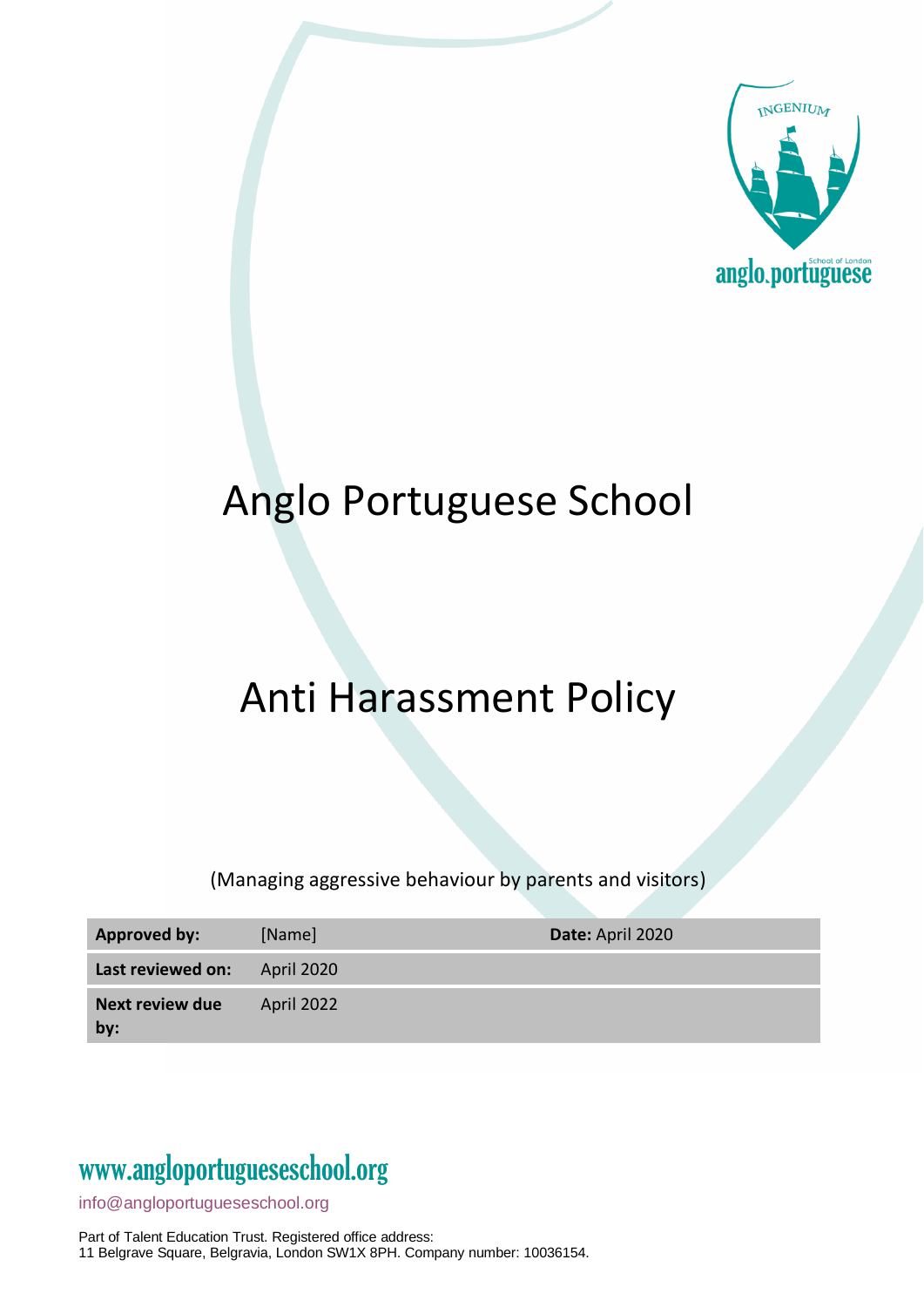#### **Our Policy Principles**

APSoL encourages close links with parents and the community. It believes that pupils benefit when the relationship between home and school is a positive one. The vast majority of parents, carers and others visiting our school are keen to work with us and are supportive of the school. However, on the rare occasions, when a negative attitude towards the school is expressed, this can result in aggression, verbal and or physical abuse towards members of school staff or the wider school community.

APSoL expects and requires its members of staff to behave professionally in these difficult situations and attempt to defuse the situation where possible, seeking the involvement as appropriate of other colleagues. However, all members of staff have the right to work without fear of violence and abuse, and the right, in an extreme case, of appropriate self-defence.

We expect parents and other visitors to behave in a reasonable way towards members of our school staff. This policy outlines the steps that will be taken where behaviour is unacceptable.

#### **Types of behaviour that are considered serious and unacceptable and will not be tolerated:**

- shouting at members of the school staff, either in person or over the telephone
- physically intimidating a member of staff
- the use of aggressive gestures
- threatening behaviour
- racist, sexist, homophobic or transgender comments
- insults or swearing
- damage to personal property
- hitting, e.g. pushing, slapping, punching and kicking
- spitting breaching the school's security procedures

### www[.angloportugueseschool.org](https://angloportugueseschool.org/)

[info@a](mailto:info@)ngloportugueseschool.org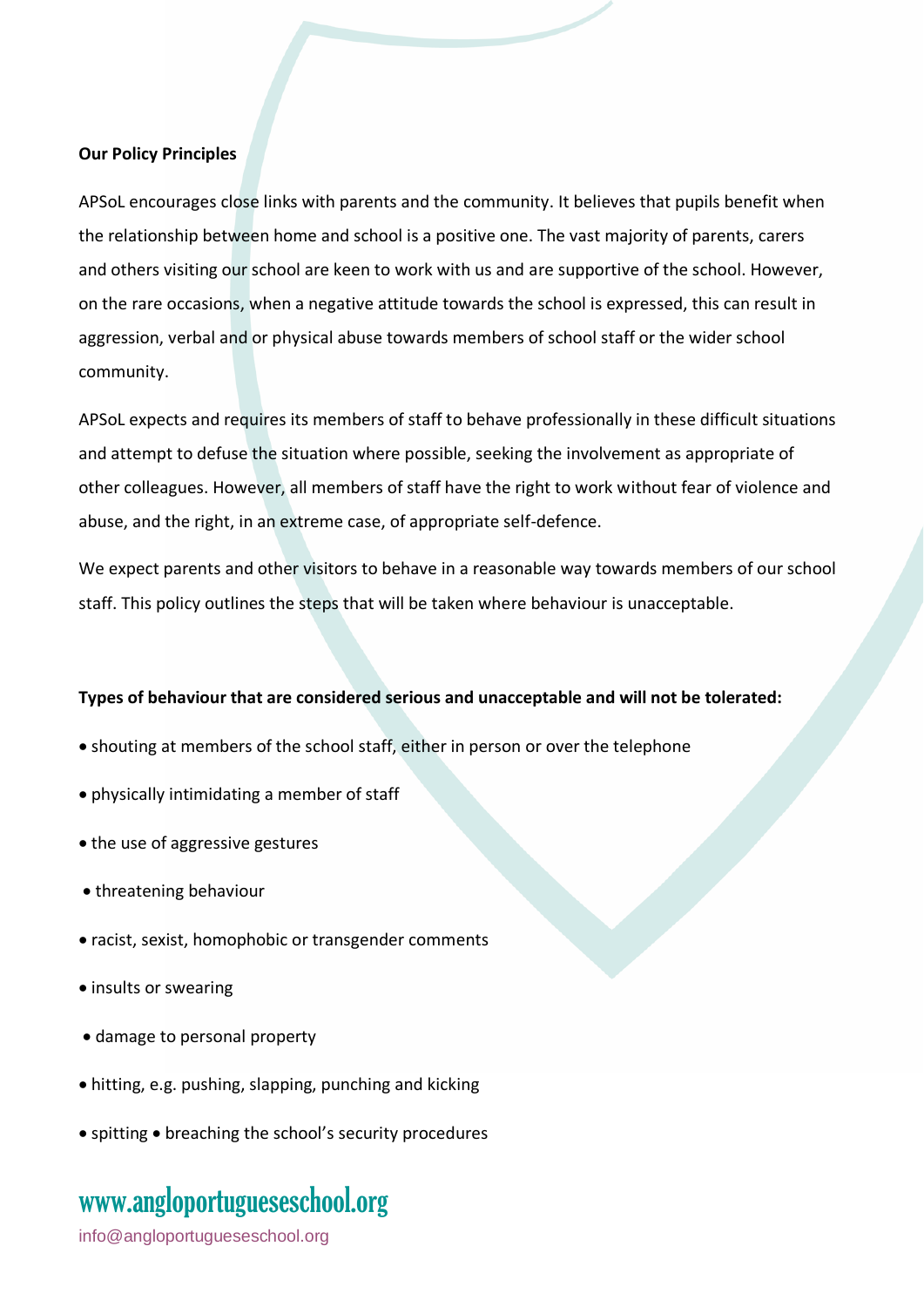- aggressive and threatening phone calls or emails
- aggressive or threatening behaviour towards staff or their families via social media

This is not an exhaustive list but seeks to provide illustrations of such behaviour. Unacceptable behaviour may result in the police being informed of the incident.

#### **Policy**

This policy applies to all the members/community at APSoL.

#### **Procedure**

If a parent/carer or visitor behaves in an unacceptable way towards a member of the school community, the Principal or appropriate senior staff member will usually seek to resolve the situation through discussion and mediation.

If necessary, the Concerns and Complaints procedures should be followed. Where all procedures have been exhausted and aggression or intimidation continue, or where there is an extreme act of negative behaviour, a parent/carer or visitor may be banned by the Principal from the school premises for a period of time, subject to review.

In imposing a ban, the following steps will usually be taken:

• The parent/carer or visitor will be informed, in writing, that she/he may be banned from the premises, and what will happen if the ban is breached, e.g. that police involvement or an injunction application may follow. The parent/carer or visitor will be given the opportunity to make written representations.

• Further to a written response not being received or after consideration of a response (or where the incident was very serious), the parent/carer or visitor may be informed, in writing, that she/he is banned from the premises, subject to review, and what will happen if the ban is breached, e.g. that police involvement or an injunction application may follow.

## www[.angloportugueseschool.org](https://angloportugueseschool.org/)

[info@a](mailto:info@)ngloportugueseschool.org